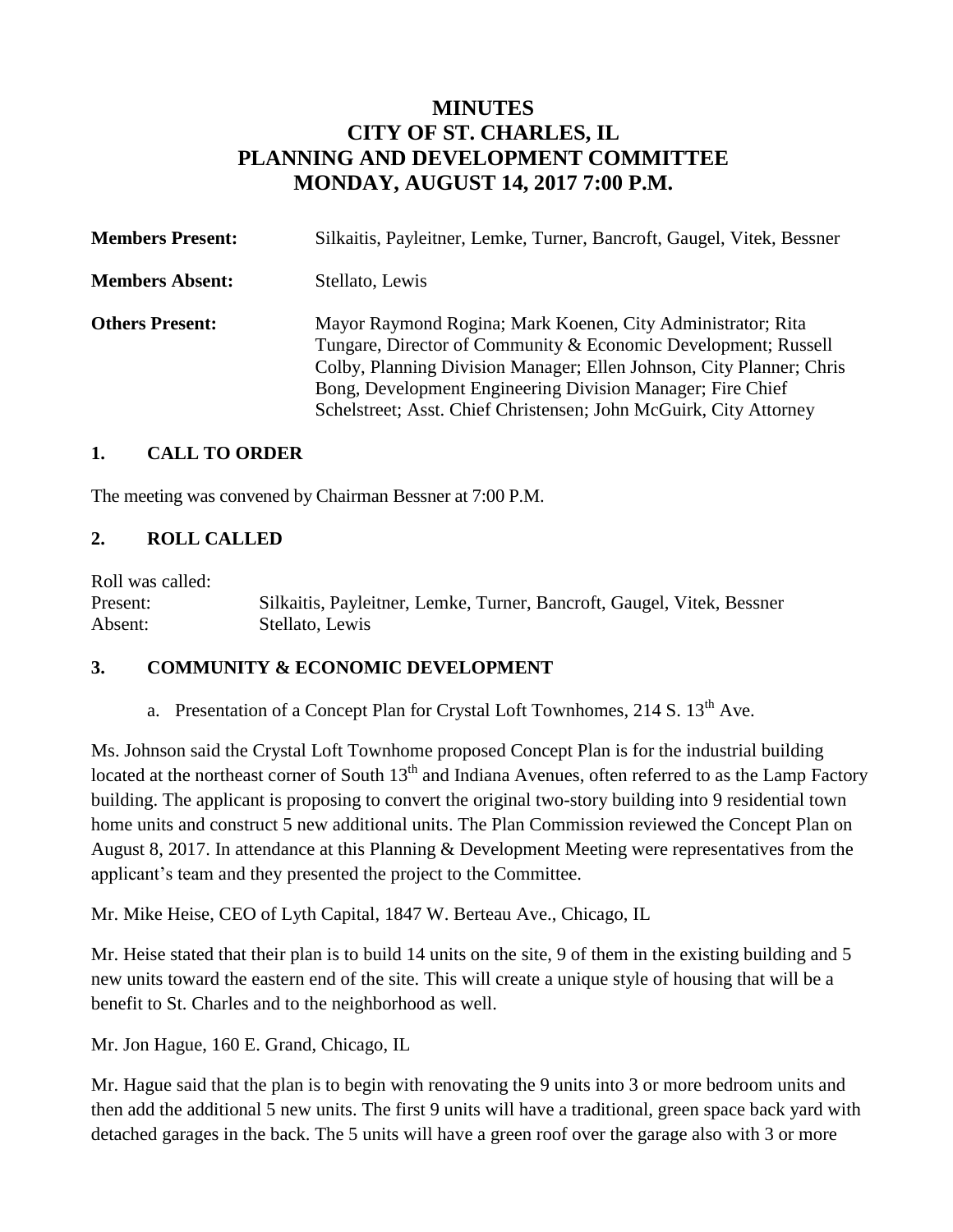bedrooms. Rear, 2 car garages for each unit will be accessed from a drive off of S.  $13<sup>th</sup>$  Ave., and there will be a one-way drive out of the property in the back that circulates out to Indiana Ave. The first level is all living space and the upper level all bedrooms and the third level is either a bedroom or an open plan concept with an open deck on the front or the back. Their plan is to try to utilize the existing heavy timber structure and materials that are already in place. There will be patios in the back that will be pervious as well. The interior will be very urban with exposed timber ceilings and with the original brick.

Mr. William Brooks, III, 401 Wing Lane, St. Charles, IL

Mr. Brooks said that he is a life-long resident of St. Charles and that this is one of the most exciting projects that he has been involved with. This is an existing property offering the opportunity to develop eclectic style townhomes that could entice a new audience to consider St. Charles as their new home. Mr. Brooks stated the price range will be in the lower \$400,000's up to \$500,000.

The Aldermen liked the Concept Plan, particularly the preservation of the building, and have no concerns with it at this time.

b. Discussion regarding the Annexation Process for the Petkus Property

Chairman Bessner said this item is not on the agenda to discuss the proposal itself or the applicant's petition to annex this property. This is on the agenda to provide staff direction and finalize how this process should move forward.

Mr. Colby stated that the City reviewed a Concept Plan for Petkus property in the fall of 2016. The property owner, Al Petkus and his attorney have approached staff regarding annexation and zoning of this property. This item is on the agenda for direction regarding what process to follow going forward. Historically, when the City annexed a large development parcel into the corporate limits, the applicant would file three requests: one for annexing the property, another request to rezone the property to a specific district based upon the specific project being proposed, and the third request was for a PUD proposal with a plan. These are reviewed as a package and when the ordinances are drafted, the Agreement, the Annexation Agreement and the PUD are tied together providing the City with the greatest level of control and oversight. This enables the City to have the ability to decide whether or not to approve any amendments. Ald. Bancroft asked if they have ever varied from this process. Mr. Colby replied that they may have on smaller projects but for larger developments, or new developments with annexations, they typically have not.

The applicant's proposal before the Committee for discussion at this time, said Mr. Colby, is a little different as there is no developer in place to provide a plan. The request put forward is an Annexation and an Annexation Agreement. Within the Agreement, there are density limitations and development restrictions on the property. They request RM-3 zoning and to defer the PUD approval until a development is proposed.

Mr. Coby added that the project is subject to a Boundary Agreement with the City of West Chicago. The Agreement says that the property would be annexed into St. Charles and that it cannot be annexed into West Chicago. Each time a property is annexed into the corporate limits of St. Charles, it is given an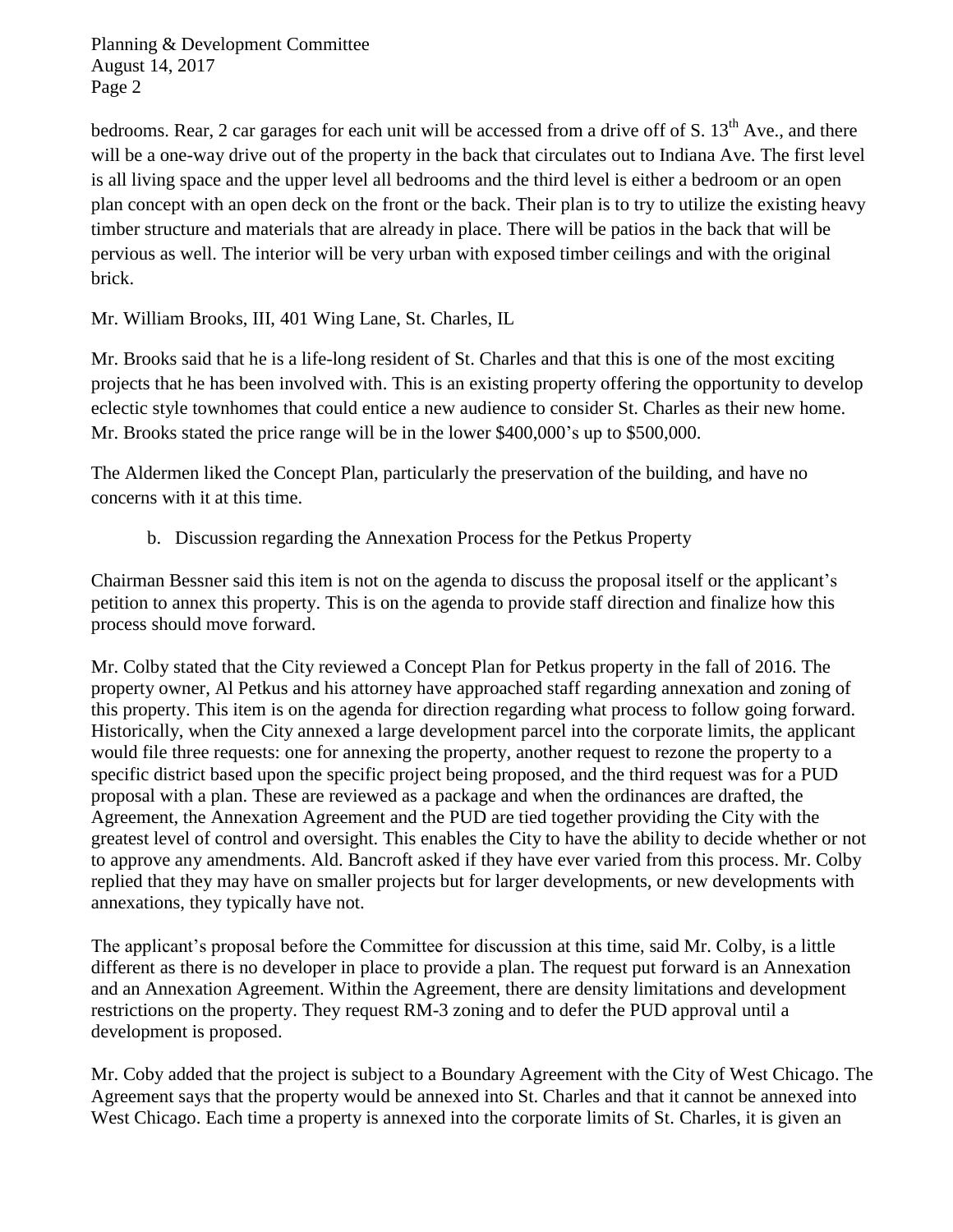automatic zoning classification of RE-1 which is an estate district - a large lot, single-family district. Unless there is a request to rezone at the time of Annexation, the property will automatically have the RE-1 designation without any Council action being required. With regards to the current PUD process, within the code it specifies that with a new PUD being proposed, a detailed plan must be provided for at least a third of the site at the time the PUD is being approved. This would pose a problem for this applicant/property owner as there is no developer. Any plan being presented would likely not include the developable portion of the site. Mr. Colby reminded the Committee that there was significant interest in the form of the development that was raised during the Concept Plan Review from both St. Charles and West Chicago residents. He summarized the 5 options for going forward listed on the executive summary- the owner's current proposal, the City's historical process, and 3 alternatives (pre-annexation agreement, annexation and RM-2 zoning, or delaying annexation until a development is proposed).

Mr. Colby turned the presentation over to Kevin Carrera, attorney representing Mr. Petkus.

Mr. Kevin Carrara, Law Office of Rathje & Woodward, 300 E. Roosevelt Rd., Wheaton, IL

Mr. Carrara provided an overview of the responses gathered from the meeting that was conducted in October 2016. The consensus was in favor of the following: annexing the property, have a PUD designation in place and also lowering the density from RM-3 zoning to somewhere between RM-2 and RM-3. Senior housing, assisted living or independent living facilities were also viewed favorably as an option for this property. Utilizing this information and after meeting with staff, an Annexation Agreement was recently created by Mr. Carrara, highlighting these areas.

Mr. Carrara said that with the PUD overlay, this would allow the City to control what the development is. There is no building as-a-matter-of-right as proposed under the Annexation Agreement. The option that Mr. Colby presented - Annexation with an RM-2 density - is something that the City should not want because there is no protection in the Annexation Agreement with RM-2 designation. We could build as-a-matter-of-right, stated Mr. Carrara. They would not have to come back for a PUD. All of the control that the City wanted would be gone and that is why they structured this agreement to provide the City with the control it was looking for. Paragraph 3C of the agreement, specifically says and mandates any future development of the property must be done as a planned unit development. At some point, if the property were in the City currently, if anyone wanted to come through and do a PUD, the process would begin like any other process that the City has.

Regarding the density – Paragraph 3F states that the maximum residential density will be 398 units. The building height will be capped at 45 ft. or 4 stories, acknowledging the Boundary Line Agreement and residential concern expressed at the 2016 meeting. In addition, Mr. Carrara stated that they have incorporated the density governor found within the Boundary Line Agreement that says within 300 ft. south of the Cornerstone Development to the north, if anything is built there, the density cannot exceed 7.5 units per acre. This is below the RM-2 standard, which would be in the normal zoning, and they have compromised so their property is between the RM-2 and RM-3. The RM-3 would allow them to do some of the things that they discussed – the assisted and the independent living - which is also identified in the Boundary Line Agreement, therefore it makes sense that the annexation should be part of the RM-3. In closing, Mr. Carrara said that this is a contract – an Agreement between the developer and the City of St. Charles and everyone has to honor the contract. No one will be able to come to the City of St. Charles after annexation and build as-a-matter-of-right. They will have to go through the Planned Unit Development process. All of the control is with the City of St. Charles.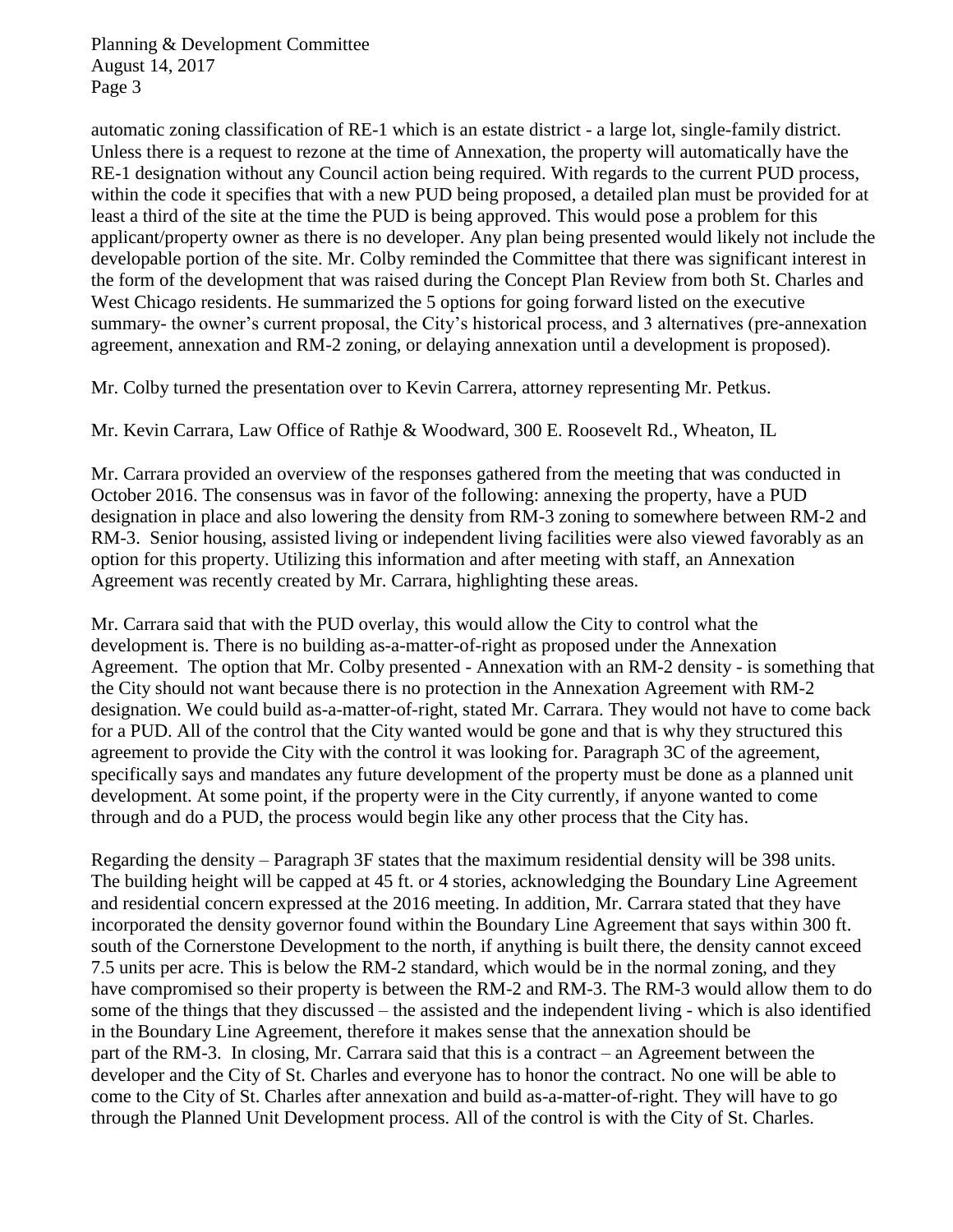Chairman Bessner asked if anyone in the public would like to ask any questions. There were none.

Ald. Silkaitis confirmed 398 units fall between RM-2 and RM-3. He stated that he is not comfortable with changing the process that is in place and would need more information before annexing a property. He does not see a benefit to doing it this way and would like to wait until there is a firm developer and then proceed the way they have always done. Currently, they are asking for a big compromise to go ahead and do this without any kind of plan.

Ald. Payleitner asked where the advantage is for the City. She asked if this would increase the marketability of the property. Mr. Carrara stated that it is a number of factors. The first is they are not changing that much – the only difference is that it is going to be a bifurcated process. You will still have the right to view and control the plans. This would be just like if this property were currently sitting in the City of St. Charles with a PUD overlay, and someone wanted to develop something on it, no matter what the density numbers are, they would have to come to see you about it. He said the Annexation Agreement would have everything you would have in a PUD ordinance. From a land-owner perspective, it allows my client to go to market with certainty, and not need to lock up the property for a Concept Plan review for every interested developer. No developer is going to ask for a 30 day contingency to get through the review process – it could be up to a year to get through an entitlement process. This process would remove a lot of the "what if's".

Ald. Payleitner stated that the RM-3 is controversial, regardless, which is why we want control. Mr. Carrara said RM-3 designation is only proposed to allow the uses listed in the Boundary Line Agreement, such as assisted living and the independent living. These are not permitted in RM-2. They will never reach that RM-3 density number, which is reduced down to 398. That is the compromise from the RM-2 and the RM-3 from a density perspective. RM-2 and RM-3 still allow multi-family – it is just the number of units. We have lowered that unit total number down to where it is manageable per the City's perspective as well as marketable per the developer's perspective. Ald. Payleitner said she understood but does not see the advantage of flipping the order. Mr. Carrara stated there is a lot to be said about having a zoning classification that is already contained within an Annexation Agreement and a list of permitted uses.

Ald. Lemke said that they moved quickly on the Prairie Winds project because they saw the plans. He said he would like more certainty from plans with unit counts and net buildable land, or perhaps preannexation.

Ald. Turner said he had no comment.

Ald. Bancroft said he understands what the advantages are for his client. In this Agreement, everything the City would have otherwise was included – which does not feel like it is much in the City's favor. He sees no reason to annex this property without a plan, period. The development business has uncertainty and risk and he would prefer that be on the property owners' risk, not the City's.

Ald. Gaugel said that he does not have anything to add but echoes many if not all of the comments that have been said.

Ald. Vitek had no comment.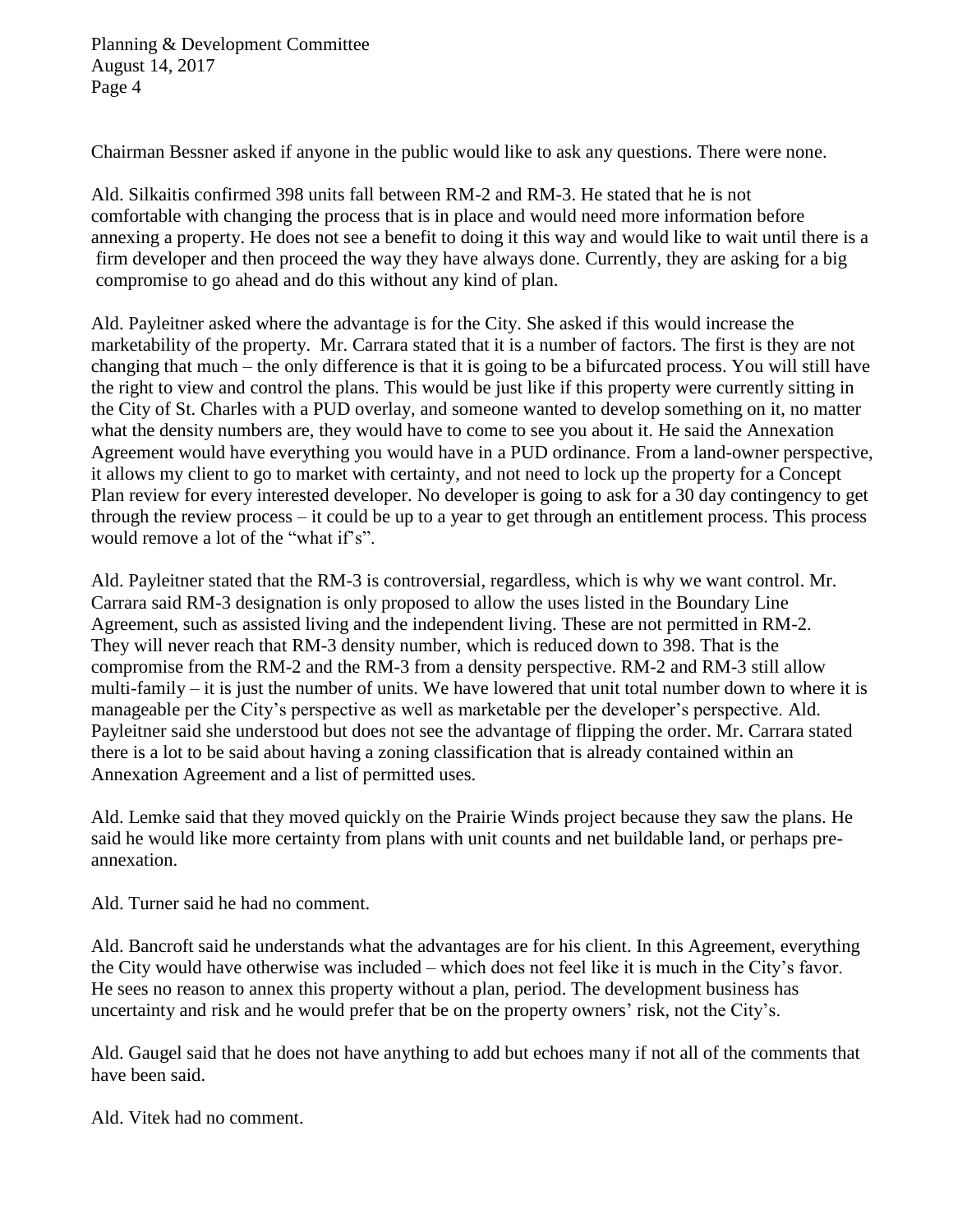Chairman Bessner stated that he also echoes the comments and said he is concerned that they will lose control on how it will be developed if it becomes an RM-3 whether there is a PUD process or not. Mr. Carrara asked Chairman Bessner what his concerns are that they wouldn't control the process. Chairman Bessner replied that it is not the process but the density. Mr. Carrara asked if the density number is an issue, can we address that in the Annexation Agreement. Chairman Bessner said the density number is addressed partly through the PUD when the applicant comes back with the developer.

Ald. Bancroft added that he respects the creativity but he feels the City is better served by having an entire thing served up. His advice is to go get a developer and bring them a plan. Regarding certainty, you already had a Concept Plan review and received feedback. Mr. Carrara said they did not have a Concept Plan, rather a maximum density study – they never suggested any use on the property – it was not a plan of physical use.

Ald. Turner said that now it seems like they are taking a step backwards because now they don't have a Concept Plan to look at since what was presented in October. He is not comfortable with this.

Chairman Bessner asked Ms. Tungare what direction staff would need from the Committee. She said that they have received the direction and information needed.

Mr. Carrara asked, in follow up, would the Aldermen be agreeable to seeing the one-third PUD plan that included the landscape buffering. Chairman Bessner said he would say no at this time unless someone else wants to speak up. That process again goes back to filing the application for a development.

c. Recommendation to approve a Four Season Corridor Improvement Grant for 228 W. Main Street (Dove Thiselton – Ghoulish Mortals & As Cute as it Gets Photography Studio)

Ms. Tungare presented a request for a Four Season Grant in the amount of \$944.00 for the property at 228 W. Main St. – Ghoulish Mortals and the photography studio. This grant will be used to install new planter boxes on the building along Route 64 and also on  $3<sup>rd</sup>$  St. to add color and enhance the buildings appearance from the street. This is not a matching grant. A Four Season Grant is to provide incentives for smaller projects, not to exceed \$1,000. The Corridor Improvement Commission recommended approval at the July 5, 2017 meeting.

### **Aldr. Bancroft made a motion to approve a Four Season Grant for Ghoulish Mortals and As Cute as it Gets Photography Studio, 228 W. Main St., Seconded by Aldr. Silkaitis. Approved unanimously by voice vote. Motion carried. 7-0**

d. Recommendation to accept the proposed Monotony Code standards for Anthem Heights

Mr. Colby said in early 2016 the City approved a 78 home, single-family subdivision in the Corporate Reserve PUD, which is now known as Anthem Heights. At the time the project was reviewed, the Plan Commission requested that Monotony Code Standards be adopted for the project to ensure a variety in building architecture. Since the requirement was written into the PUD ordinance, the previous property owner provided a draft of the Monotony Code that was incorporated into the ordinance. The developer,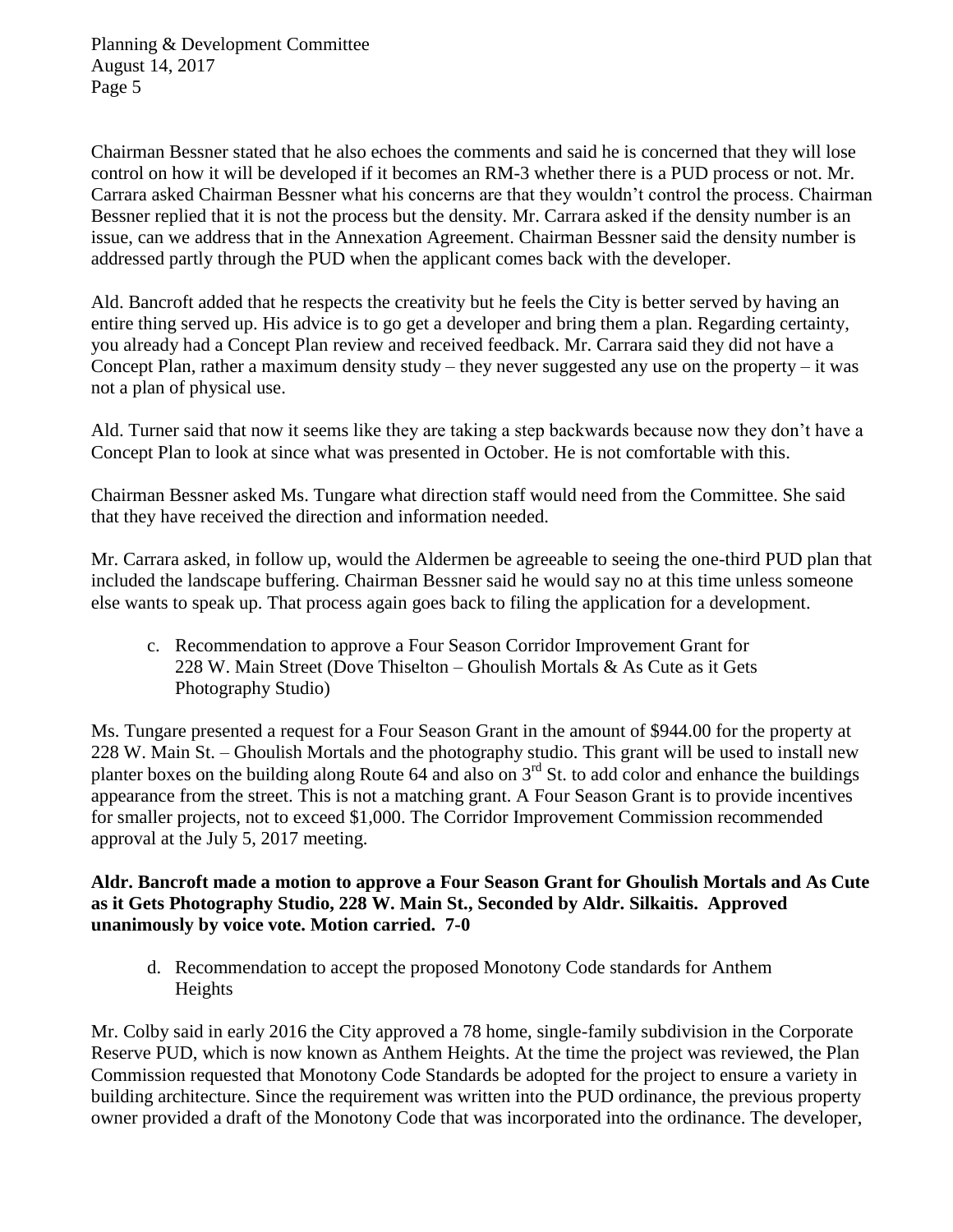Cal Atlantic, is proposing to modify that Monotony Code in their covenants which staff is currently reviewing. The previous property owner's Monotony Code impacted more adjacent homes than the version that is being proposed by Cal Atlantic. Because the change being proposed would provide a less restrictive Monotony Code than what was submitted at the time of PUD approval, staff felt it appropriate to seek the Committee's input before accepting the new Monotony Code. Staff does not have concerns with what is being proposed by Cal Atlantic as the new codes should address the concerns initially raised by the Plan Commission.

Ald. Gaugel verified that at the time this was presented by the applicant, Corporate Reserve, with minimal direction from staff – this was a condition initiated by the Plan Commission that the applicant submit something to demonstrate the type of regulations required. Mr. Colby said the provisions were provided at staff level and then attached to the ordinance as a placeholder. It was not something that the current builder of the project submitted and they were not comfortable with as it was more restrictive than they prefer for this development.

### **Aldr. Turner made a motion to accept the proposed Monotony Code Standards for Anthem Heights, Seconded by Aldr. Bancroft. Approved unanimously by voice vote. Motion carried. 7-0**

e. Plan Commission recommendation to approve a Final Plat of Subdivision for BMO Harris Bank Subdivision

Ms. Johnson said this property is located at the southeast corner of Main St. and the Fox River. The property contains three buildings and a surface parking lot. The property was unofficially subdivided into eight lots as part of the County Clerk's 1899 Assessment Division.

Proposed is official subdivision of the property into three lots:

- Lot  $1 1$  E. Main St. (BMO Harris Bank building) and the parking lot
- Lot  $2 9$  E. Main St. (Buttonman Printing building) and the rear entrance porch and sidewalk
- Lot  $3 11 15$  E. Main St. (Smitty's building) and the rear entrance porch and sidewalks

Sarah Nadelhoffer representing BMO Harris Bank is proposing the subdivision to facilitate sale of 11 – 15 E. Main St. (Lot 3). BMO Harris Bank owns Lots 1 and 3. Lot 2 is under separate ownership with an attorney representing the owner providing a letter stating their consent to the subdivision. Plan Commission recommended approval by a vote of 8-0 on August 8, 2017.

# **Aldr. Lemke made a motion to approve a Final Plat of Subdivision for BMO Harris Bank Subdivision, 1 – 15 E. Main St., Seconded by Aldr. Payleitner.**

**Roll was called: Ayes: Gaugel, Vitek, Lewis, Silkaitis, Payleitner Lemke, Turner, Bancroft Absent: Stellato, Lewis Recused: Nays: Motion carried 7-0**

f. Plan Commission recommendation to approve an Amendment to Special Use for PUD, PUD Preliminary Plan, and Final Plat of Subdivision for Everbrook Academy,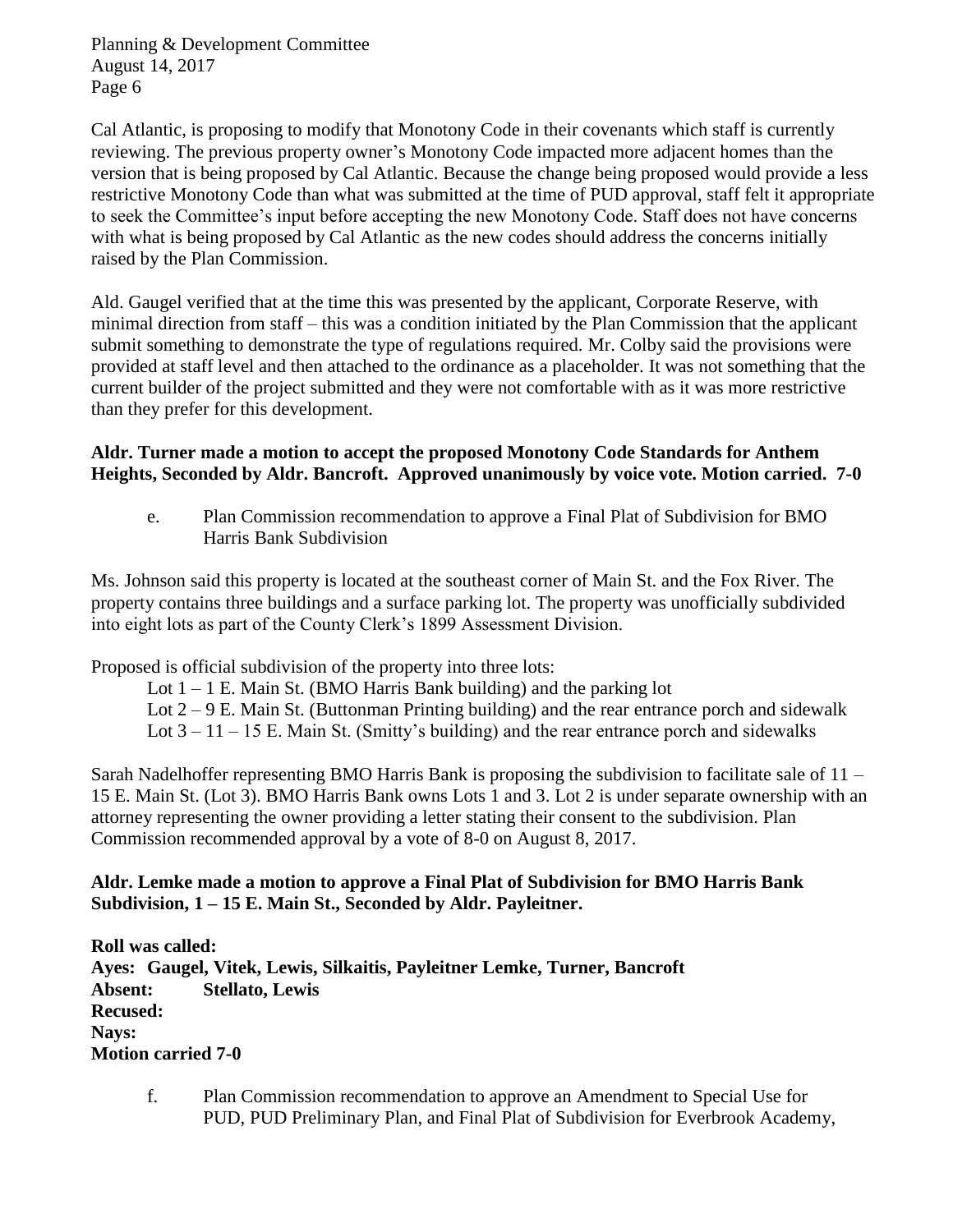Corporate Reserve Lot 2 (Corporate Reserve PUD)

Ms. Johnson said this property is a 4.46 acre vacant parcel known as Lot 2 of the Corporate Reserve of St. Charles PUD, located on the north side of Main St. between Corporate Reserve Blvd. and Cardinal Drive. Pinewood Capital, LLC is the property owner and has submitted for Final Plat approval to divide the property into two lots:

Lot  $1 - 1.58$  aces for development of a Day Care Center

Lot  $2 - 2.88$  acres for future development

Contract purchaser of Lot 1, NEC Main and Corporate Reserve, LLC, is proposing to develop Lot 1 with an Everbrook Academy Day Care Center. They are proposing a 1-story, 12,000sf building fronting on W. Main Street. The site access will be from Woodward Drive which will be a shared access point with proposed Lot 2. The PUD Amendment has been requested to allow a deviation from a Zoning Ordinance design standard related to building articulation. Plan Commission held a public hearing on July 18, 2017 and continued the hearing to August 8, 2017, where they requested additional information on parking demands. The applicant provided this information at the August 8, 2017 meeting and that satisfied the concerns. They recommended approval on all three applications by unanimous vote 8-0 at the August 8, 2017 meeting.

**Aldr. Silkaitis made a motion to approve an Amendment to Special Use for PUD, PUD Preliminary Plan and Final Plat of Subdivision for Everbrook Academy, Corporate Reserve Lot 2, Seconded by Aldr. Vitek.** 

**Roll was called: Ayes: Gaugel, Vitek, Lewis, Silkaitis, Payleitner Lemke, Turner, Bancroft Absent: Stellato, Lewis Recused: Nays: Motion carried 7-0**

g. Plan Commission recommendation to approve a Special Use for a Homeless Shelter for Lazarus House, 214 Walnut St.

Ms. Johnson stated that this property is currently home to the St. Charles Free Methodist Church and Lazarus House homeless shelter. The church occupies the sanctuary space and the first floor of the rest of the building. The Lazarus House currently leases the second floor from the church and are under contract to purchase the property from the church. Lazarus House also owns and utilizes two neighboring properties  $-15$  S.  $3^{rd}$  St. and 308 Walnut St. The Lazarus House intends to sell these properties and consolidate their operations into the 214 Walnut St. building. They are not proposing to expand the services that they offer. A Special Use approval is required in order to allow expansion of the Homeless Shelter into other parts of the building. Plan Commission held a public hearing on August 8, 2017 and recommended approval of the Special Use by a vote of 8-0.

The Committee expressed appreciation for the work of Lazarus House.

**Aldr. Silkaitis made a motion to approve a Special Use for a Homeless Shelter for Lazarus House, 214 Walnut St., Seconded by Aldr. Payleitner.**